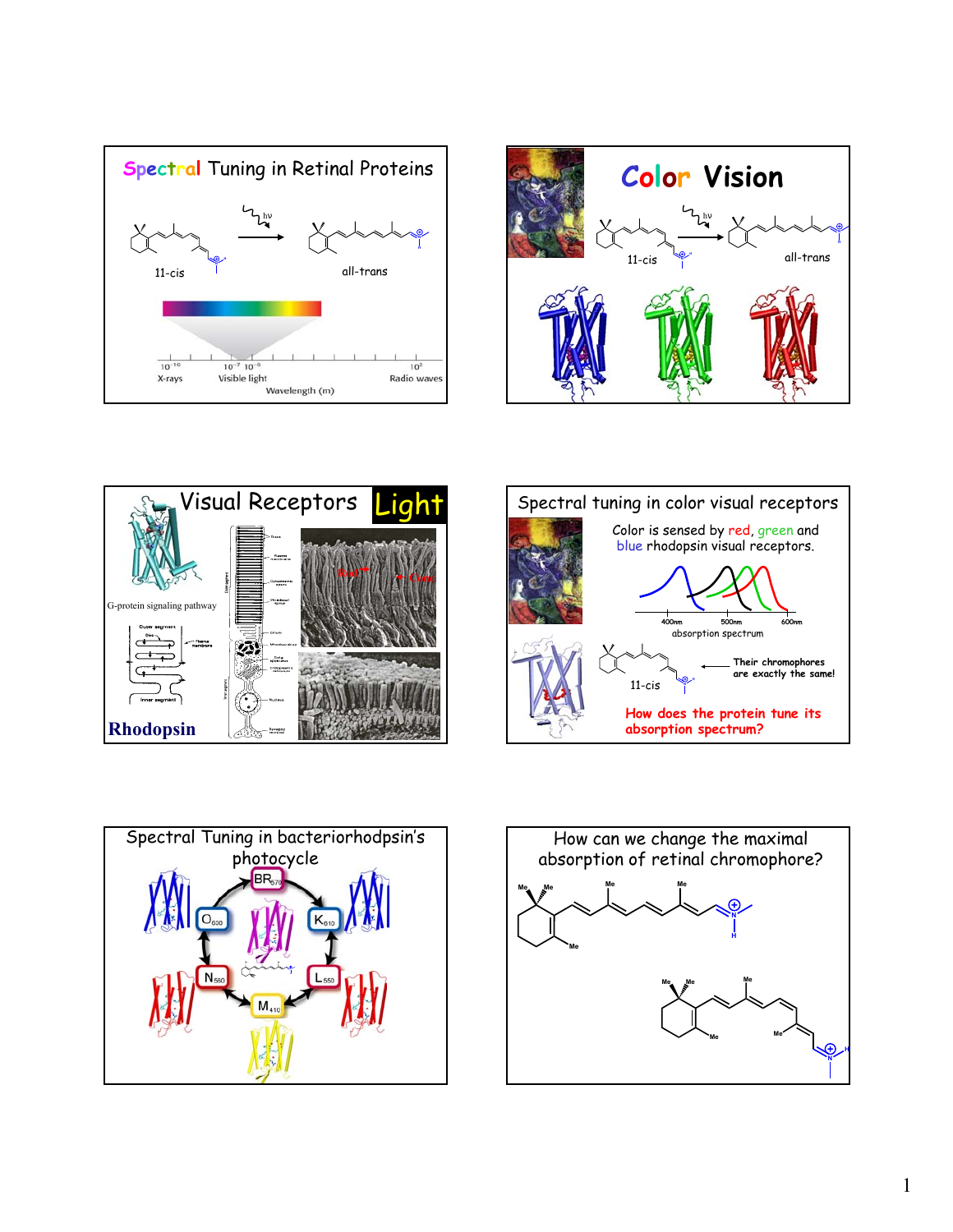









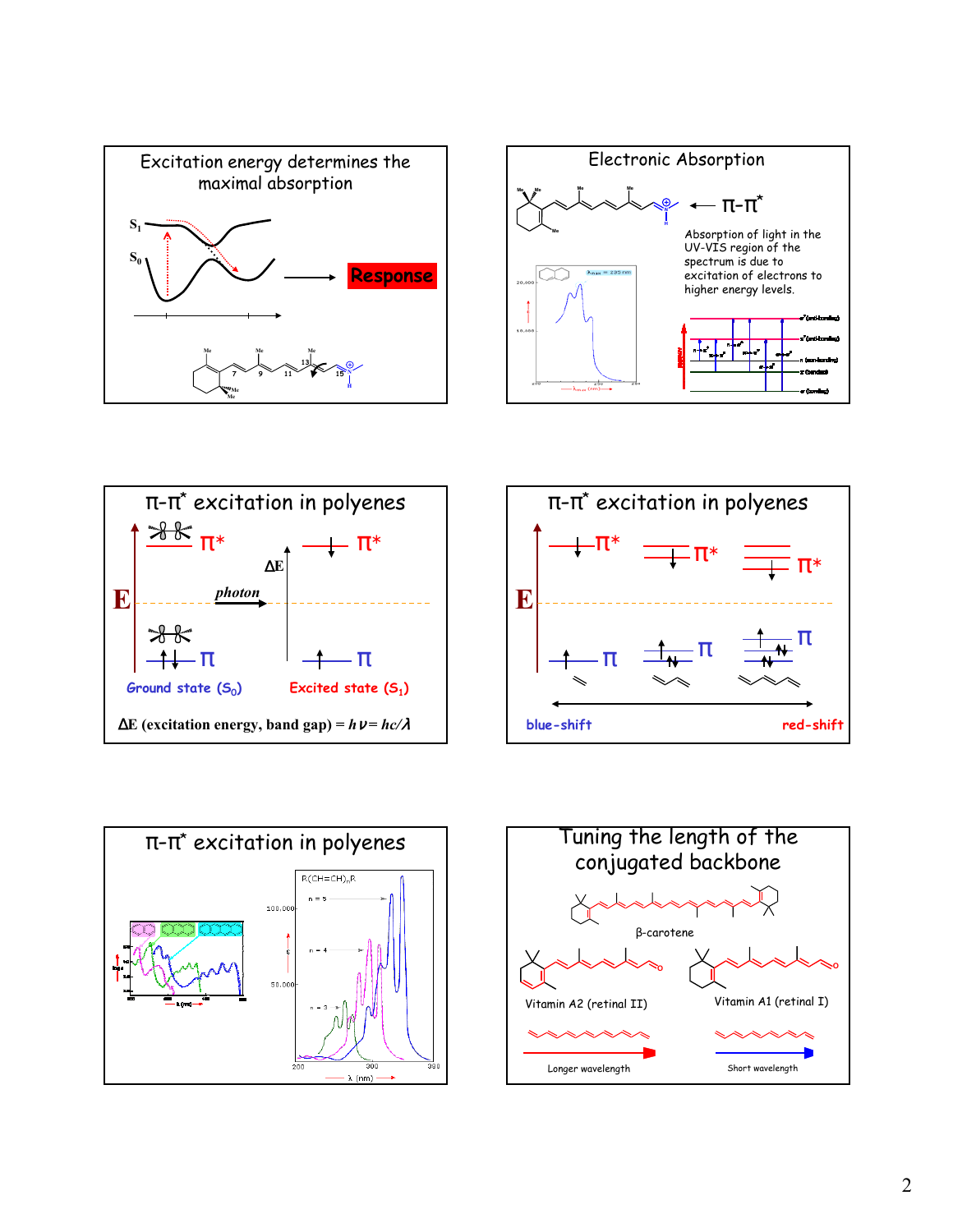





•The position of the counterion determines how and how much the band gap energy changes.





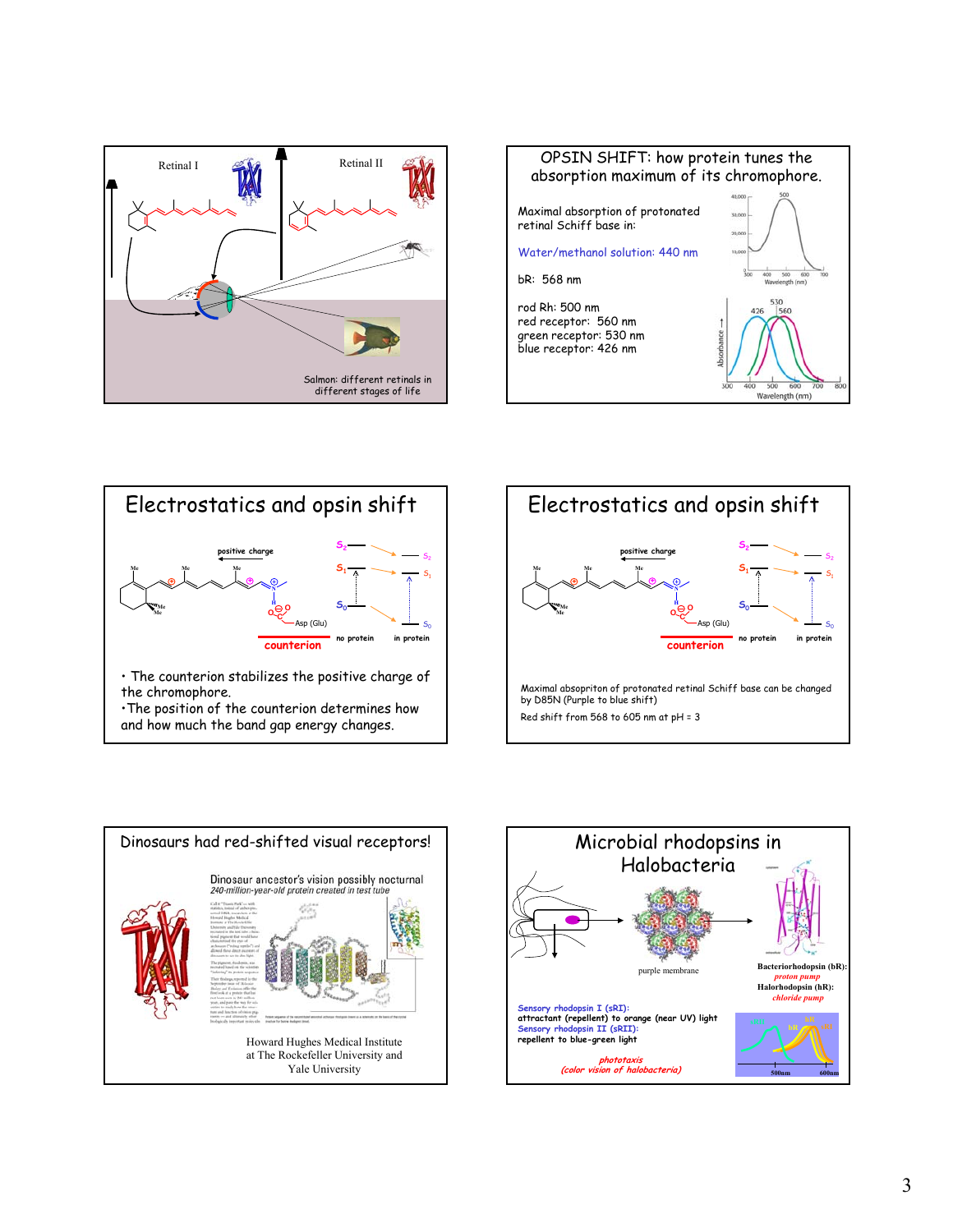